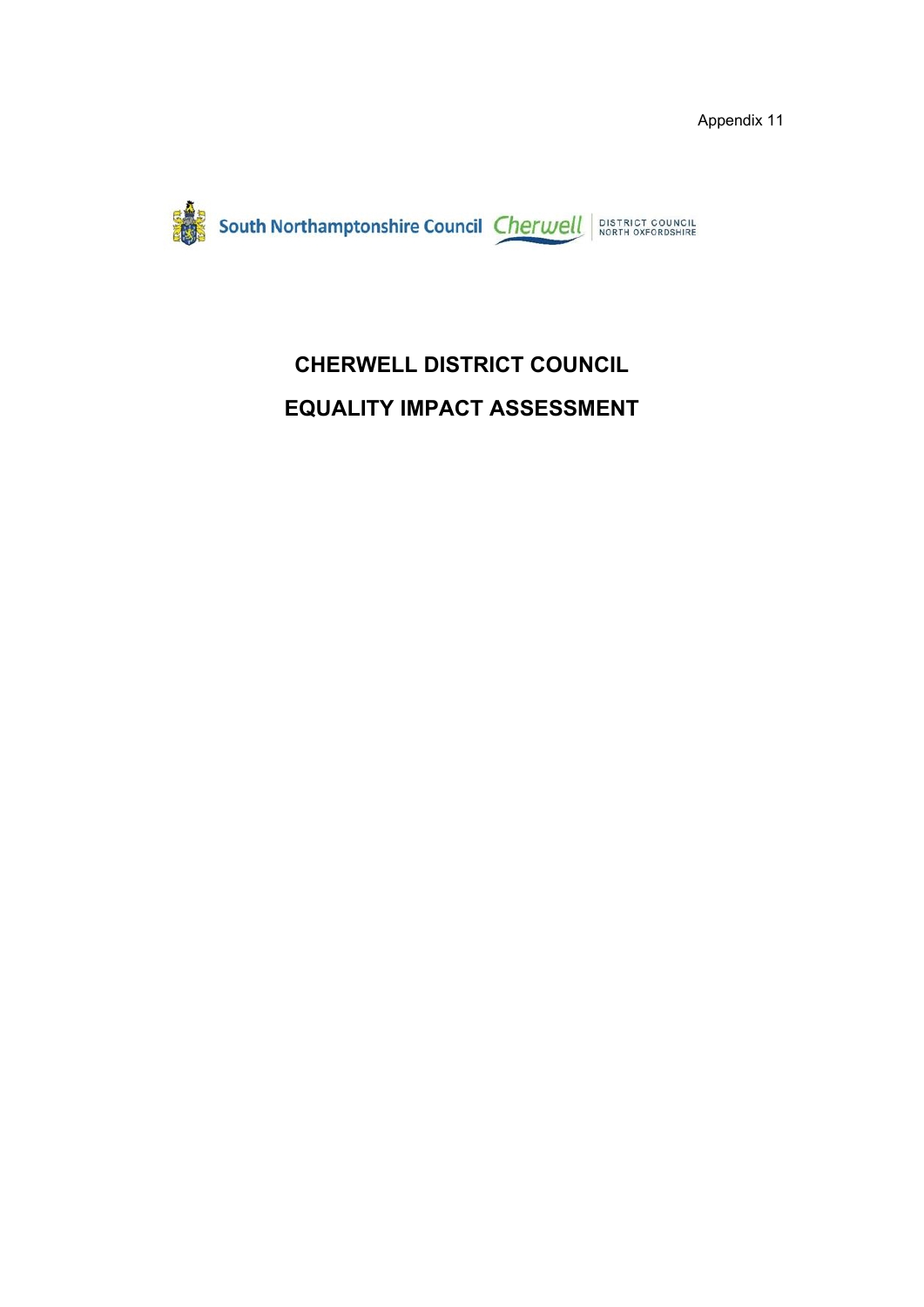# **Equality Impact Assessments**

### **CONTENTS**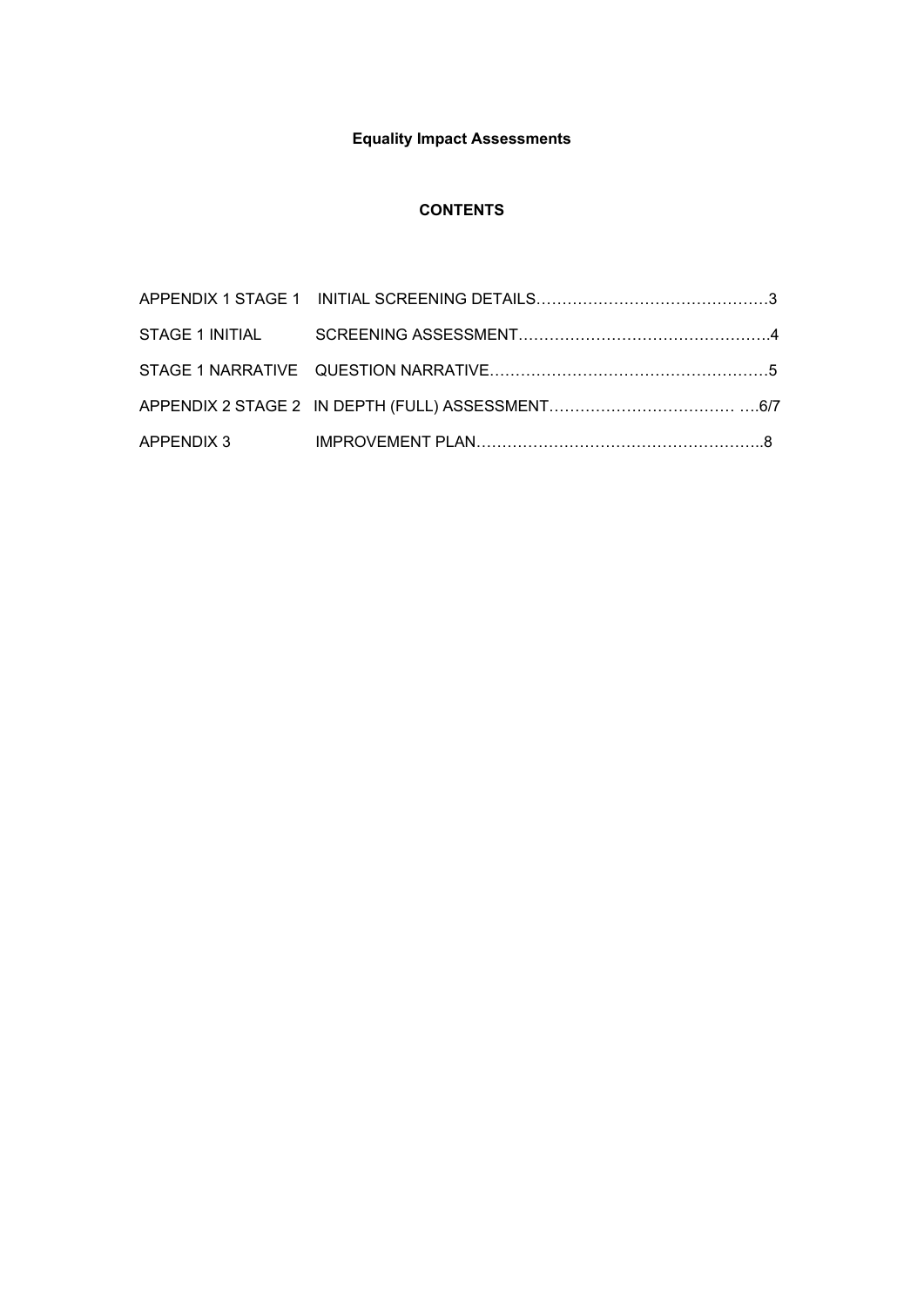### **Equality Impact Assessment**

#### **APPENDIX 1 STAGE 1 - INITIAL SCREENING DETAILS ASSESSING POLICIES AND ACTIVITIES - GUIDANCE FOR STAFF**

Notes:

1. As a result of this exercise, you will have checked that your policy or activity does not have adverse impact on equality groups and you will have identified relevant action that you need to take, and the likely costs/resources associated with any improvement. The equality groups covered are at present: Disability, Gender Reassignment, Pregnancy and Maternity, Race, Religion or Belief, Sex, Sexual Orientation, Age and Marriage or Civil Partnership.

Note. This is not simply a paper exercise - it is designed to make sure that your policy or activity is delivered **fairly and effectively to all sections of our local community.**

2. Please note that both Councils will be required to publish the results of these assessments, and updates, therefore **your completed Appendices may be public documents.**

3. Appendix 1 questionnaire (**to be completed for each relevant Strategy, Policy or Service Development**) is for use regardless of whether your policy or activity is aimed at external customers or internal staff.

**Please tick/delete as appropriate: Is this EIA for a,**

**Strategy New/Existing**

**Policy New/Existing**

**Service Development New/Existing**

**Name of Strategy, Policy or Service Development:**

**AIMS, OBJECTIVES & PURPOSE OF THE POLICY OR ACTIVITY:**

| <b>Council Tax Policy</b>                                                                                               |  |  |
|-------------------------------------------------------------------------------------------------------------------------|--|--|
| Each year the Council determines the level of Council Tax charged to residents<br>relating to Cherwell District Council |  |  |
|                                                                                                                         |  |  |
|                                                                                                                         |  |  |
|                                                                                                                         |  |  |
|                                                                                                                         |  |  |

**PLEASE LIST THE MAIN STAKEHOLDERS/BENEFICIARIES IN TERMS OF THE RECIPIENTS OF THE ACTIVITY OR THE TARGET GROUP AT WHOM THE POLICY IS AIMED:**

All residents of Cherwell District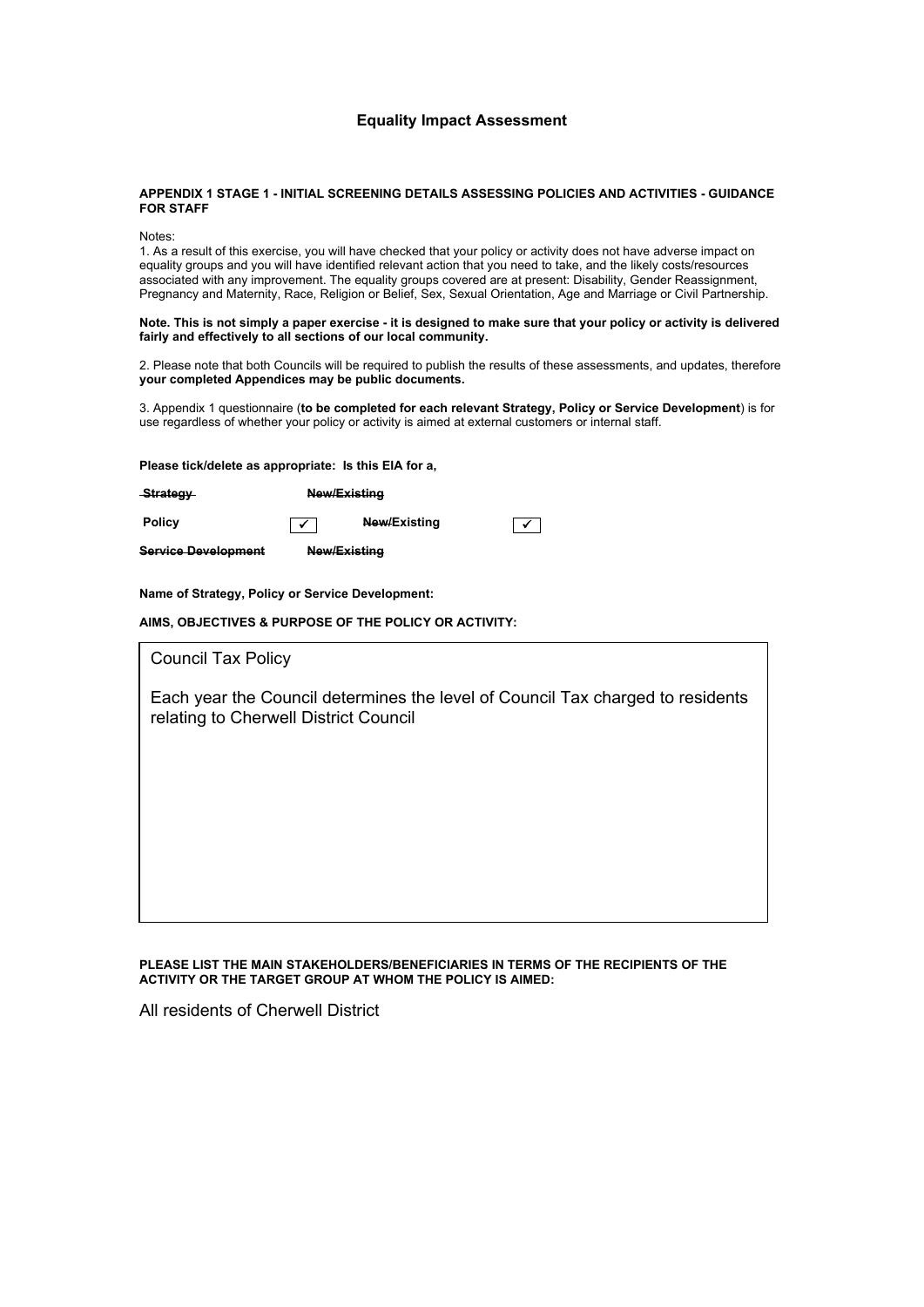# **Equality Impact Assessment**

# **STAGE 1 – INITIAL SCREENING ASSESSMENT**

| Q                | <b>Screening Questions</b>                                                                                          | Y/N         |
|------------------|---------------------------------------------------------------------------------------------------------------------|-------------|
| $\overline{1}$ . | Does the policy or activity knowingly prevent us in anyway from meeting our statutory                               | N           |
|                  | equality duties under the 2010 Equality Act?                                                                        |             |
|                  |                                                                                                                     |             |
| $\overline{2}$   | Is there any evidence that any part of the proposed policy or activity could                                        | N           |
|                  | discriminate unlawfully, directly or indirectly, against particular equality groups?                                |             |
| 3                | Is there any evidence that information about the policy or activity is not                                          | $\mathbf N$ |
| $\overline{4}$   | accessible to any equality groups?<br>Have the Council's received any complaints about the policy or activity under | N           |
|                  | review, in respect of equality issues?                                                                              |             |
| 5                | Have there been any recommendations in this area arising from, for example,                                         | N           |
|                  | internal/external audits or scrutiny reports?                                                                       |             |
| $6\phantom{a}$   | Will the proposed policy or activity have negative consequences for people we                                       | N           |
|                  | employ, partner or contract with?                                                                                   |             |
| $\overline{7}$   | This Strategy, Policy or Service Development has an impact on other council                                         | N           |
|                  | services i.e. Customer Services and those services have not yet been consulted.                                     |             |
| 8                | Will there be a negative impact on any equality groups? If so please provide brief                                  | N           |
|                  | details below.                                                                                                      |             |
|                  | Equality Impact:<br>Evidence:                                                                                       |             |
|                  |                                                                                                                     |             |
|                  | <b>Disability</b>                                                                                                   |             |
|                  | <b>Gender Reassignment</b>                                                                                          |             |
|                  | Pregnancy & Maternity                                                                                               |             |
|                  | Race                                                                                                                |             |
|                  | Religion or Belief                                                                                                  |             |
|                  | Sex                                                                                                                 |             |
|                  | <b>Sexual Orientation</b>                                                                                           |             |
|                  | Age                                                                                                                 |             |
|                  | Marriage & Civil Partnership                                                                                        |             |
|                  |                                                                                                                     |             |
|                  |                                                                                                                     |             |
| $\overline{9}$   | Is the proposed policy or activity likely to have a negative affect on our relations                                | N           |
|                  | with certain equality groups or local community? If so please explain.                                              |             |
|                  |                                                                                                                     |             |
|                  |                                                                                                                     |             |
|                  |                                                                                                                     |             |
| 10               | There has been no consultation with equality groups about this policy or activity?                                  | N/A         |
|                  | Answer yes if you agree with this statement.                                                                        |             |
|                  | If there has been consultation, please list the equality groups you have consulted                                  |             |
|                  | with:                                                                                                               |             |
|                  |                                                                                                                     |             |
| 11               | Has this assessment missed opportunities to promote equality of opportunity and                                     | N           |
|                  | positive attitudes?                                                                                                 |             |